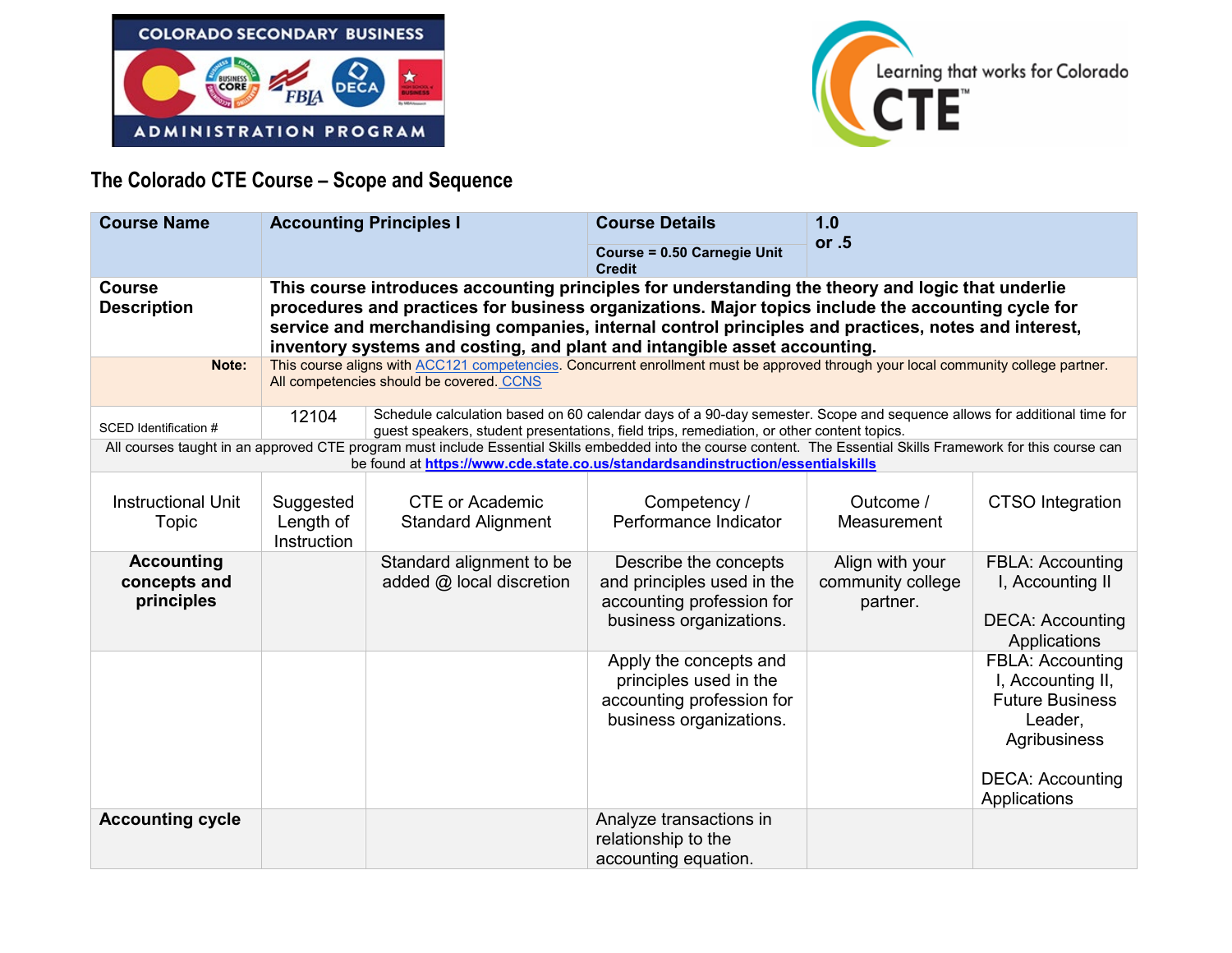



| <b>Accounting for</b><br>merchandising<br>and inventories | Prepare transactions in an<br>accounting system for<br>service and<br>merchandising<br>businesses.                 | <b>FBLA: Accounting</b><br>I, Accounting II<br><b>DECA: Accounting</b><br>Applications |
|-----------------------------------------------------------|--------------------------------------------------------------------------------------------------------------------|----------------------------------------------------------------------------------------|
|                                                           | Prepare the end-of-period<br>work including adjusting<br>entries, financial<br>statements, and closing<br>entries. | FBLA: Accounting<br>I, Accounting II<br><b>DECA: Accounting</b><br>Applications        |
|                                                           | Describe the principles<br>used in effective internal<br>control systems.                                          | <b>FBLA: Accounting</b><br>I, Accounting II<br><b>DECA: Accounting</b><br>Applications |
|                                                           | Illustrate the practices of<br>effective internal control<br>systems                                               | FBLA: Accounting<br>I, Accounting II<br><b>DECA: Accounting</b><br>Applications        |
| <b>Accounting for</b><br>cash                             | Analyze cash transactions<br>and prepare bank<br>reconciliations.                                                  | FBLA: Accounting<br>I, Accounting II<br><b>DECA: Accounting</b><br>Applications        |
| <b>Accounting for</b><br>accounts and<br>notes receivable | Analyze receivable<br>transactions including<br>uncollectible accounts.                                            | <b>FBLA: Accounting</b><br>I, Accounting II<br><b>DECA: Accounting</b><br>Applications |
|                                                           | Calculate the amount of<br>receivable and<br>uncollectible transactions.                                           | <b>FBLA: Accounting</b><br>I, Accounting II<br><b>DECA: Accounting</b><br>Applications |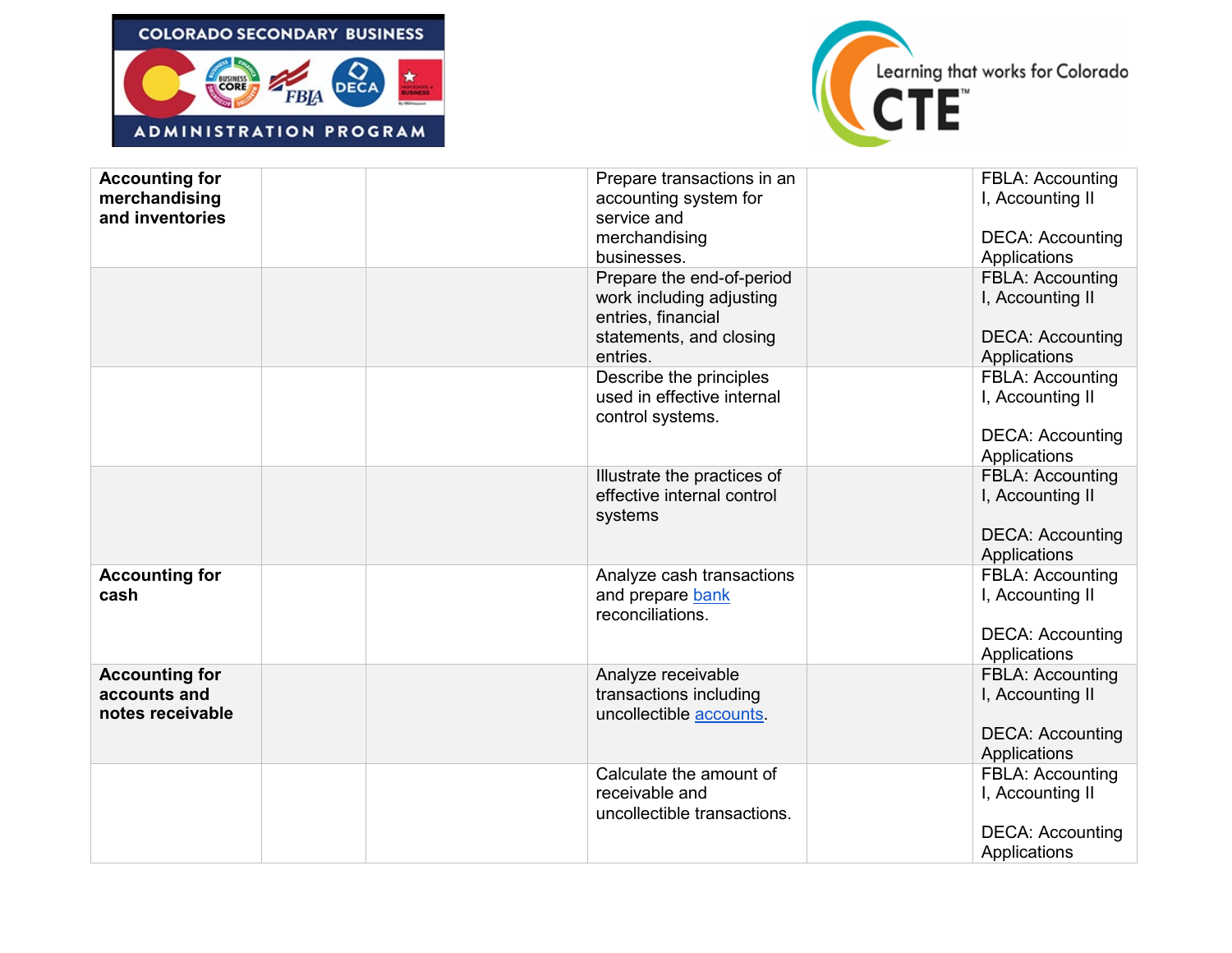



|                                                                                          | Prepare receivable<br>transactions including<br>uncollectible accounts.                                                                                       | <b>FBLA: Accounting</b><br>I, Accounting II<br><b>DECA: Accounting</b><br>Applications |
|------------------------------------------------------------------------------------------|---------------------------------------------------------------------------------------------------------------------------------------------------------------|----------------------------------------------------------------------------------------|
| <b>Accounting for</b><br>merchandising<br>and inventories                                | Compute the value of<br>inventory using various<br>cost flow assumptions.                                                                                     | <b>FBLA: Accounting</b><br>I, Accounting II<br><b>DECA: Accounting</b><br>Applications |
|                                                                                          | Apply the effects of<br>inventory cost flow<br>assumptions on financial<br>statements.                                                                        | <b>FBLA: Accounting</b><br>I, Accounting II,<br><b>Business</b><br>Calculations        |
| <b>Accounting for</b><br>plant assets,<br>natural resources,<br>and intangible<br>assets | Analyze transactions<br>relating to plant assets,<br>natural resources, and<br>intangible assets including<br>acquisition, cost<br>allocations, and disposal. | <b>FBLA: Accounting</b><br>I, Accounting II<br><b>DECA: Accounting</b><br>Applications |
|                                                                                          | Calculate amounts<br>relating to plant assets,<br>natural resources, and<br>intangible assets including<br>acquisition, cost<br>allocations, and disposal.    | <b>FBLA: Accounting</b><br>I, Accounting II<br><b>DECA: Accounting</b><br>Applications |
|                                                                                          | Prepare transactions<br>relating to plant assets,<br>natural resources, and<br>intangible assets including<br>acquisition, cost<br>allocations, and disposal. | <b>FBLA: Accounting</b><br>I, Accounting II                                            |
| <b>Accounting for</b><br>current liabilities                                             | Analyze transactions<br>relating to current<br>liabilities.                                                                                                   | <b>FBLA: Accounting</b><br>I, Accounting II<br><b>DECA: Accounting</b><br>Applications |